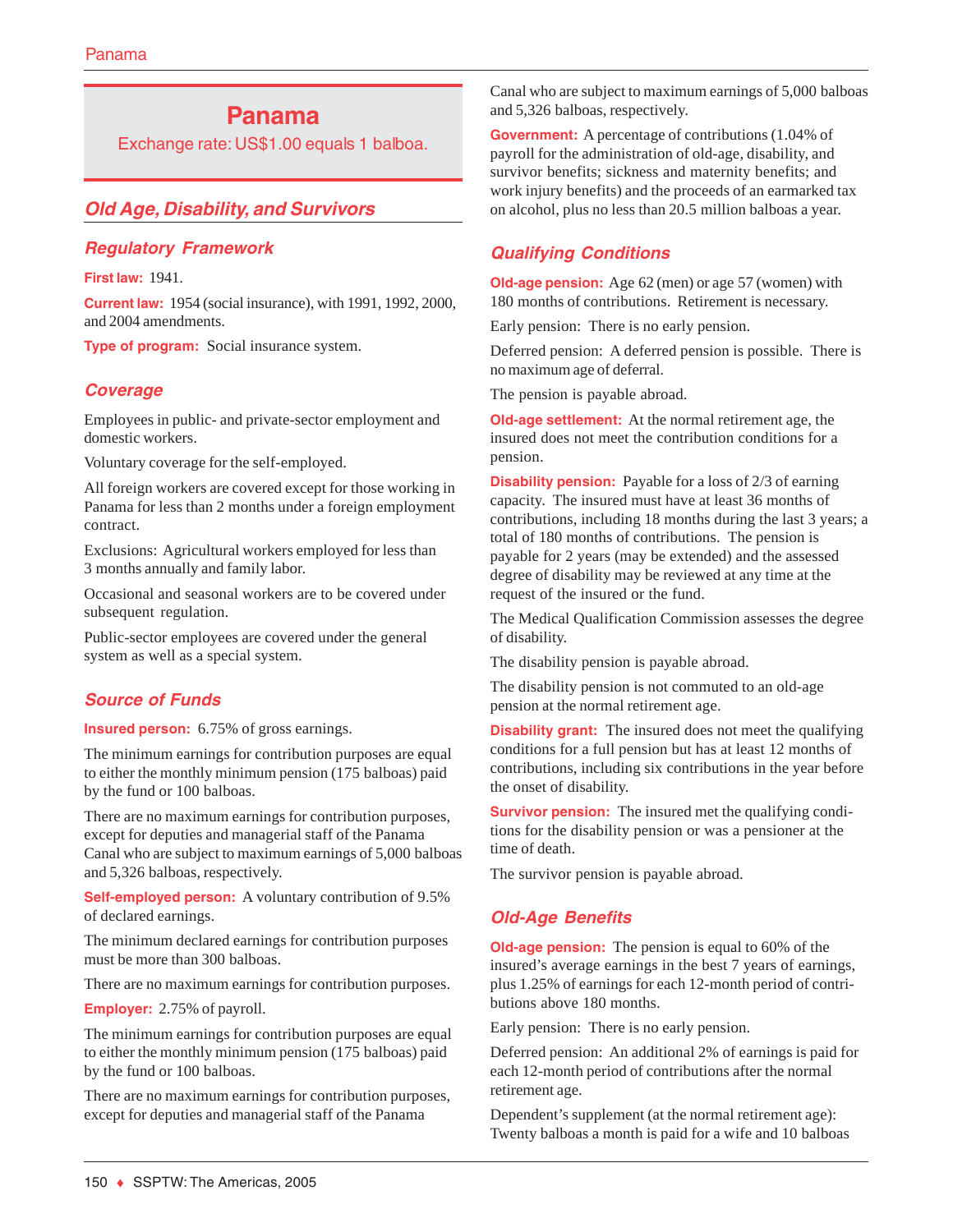for each child younger than age 18 (no limit if disabled), up to a maximum of 100 balboas.

The minimum monthly pension is 175 balboas.

The maximum monthly pension with 25 years of coverage and average monthly earnings of 1,500 balboas is 1,500 balboas.

The pension plus supplements must not exceed 100% of the insured's average earnings used for the pension calculation.

Benefit adjustment: Pensions are adjusted on an ad hoc basis depending on economic conditions.

**Old-age settlement:** A lump sum is paid equal to 1 month's pension for each 6-month period of contributions.

# **Permanent Disability Benefits**

**Disability pension:** The pension is equal to 60% of the insured's average earnings in the best 7 years of earnings, plus 1.25% of earnings for each 12-month period of contributions above 180 months. If the total contribution period is less than 7 years, the pension is based on 60% of average earnings in the period credited.

Dependent's supplement: Twenty balboas a month is paid for a wife and 10 balboas for each child younger than age 18 (no limit if disabled), up to a maximum of 100 balboas.

The minimum monthly pension is 175 balboas.

Benefit adjustment: Pensions are adjusted on an ad hoc basis depending on economic conditions.

**Disability grant:** A lump sum is paid equal to 1 month's pension for each 6-month period of contributions.

# **Survivor Benefits**

**Survivor pension:** 50% of the pension paid or payable to the deceased is paid to a widow aged 57 or older or disabled or caring for a child. A limited pension is paid to other widows for 5 years only. The pension is also payable to a dependent disabled widower.

**Orphan's pension:** 20% of the deceased's pension is paid for each orphan younger than age 14 (age 18 if a student, no limit if disabled); 50% for a full orphan.

**Other dependents (in the absence of the above):** The deceased's mother or aged or disabled father receives 30% of the deceased's pension; eligible brothers and sisters receive 20% of the deceased's pension until age 14.

The minimum pension is equal to 87.50 balboas for a widow, 35 balboas for half orphans, 52.50 for parents in the absence of widow and orphans; 35 balboas for brothers and sisters in the absence of widow, orphans, and parents.

The maximum total survivor pension is 100% of the deceased's pension, up to a maximum of 1,500 balboas.

Benefit adjustment: Pensions are adjusted on an ad hoc basis depending on economic conditions.

**Funeral grant:** A lump sum of 300 balboas.

# **Administrative Organization**

Managed by a board of directors with tripartite representation and a director general with an advisory board for technical advice, the Social Insurance Fund (http:// www.css.org.pa) administers the program.

# **Sickness and Maternity**

#### **Regulatory Framework**

**First law:** 1941.

**Current law:** 1954 (social insurance), with 1983, 1986, and 1999 amendments.

**Type of program:** Social insurance system. Cash and medical benefits.

#### **Coverage**

Employees in public- and private-sector employment and domestic workers.

Voluntary coverage for the self-employed.

Pensioners are covered for medical benefits.

Exclusions: Agricultural workers employed for less than 3 months annually and family labor.

Temporary workers and seasonal workers will be covered by subsequent regulations.

# **Source of Funds**

**Insured person:** 0.5% of gross earnings; pensioners contribute 6.75% of the pension.

There are no minimum or maximum earnings for contribution purposes.

**Self-employed person:** A voluntary contribution of 8.5% of declared gross earnings.

There are no minimum or maximum earnings for contribution purposes.

**Employer:** 8% of payroll.

There are no minimum or maximum earnings for contribution purposes.

**Government:** A percentage of contributions (1.04% of payroll for the administration of old-age, disability, and survivor benefits; sickness and maternity benefits; and work injury benefits) and the proceeds of an earmarked tax on alcohol.

# **Qualifying Conditions**

**Cash sickness benefits:** Must have 6 months of contributions in the last 9 months.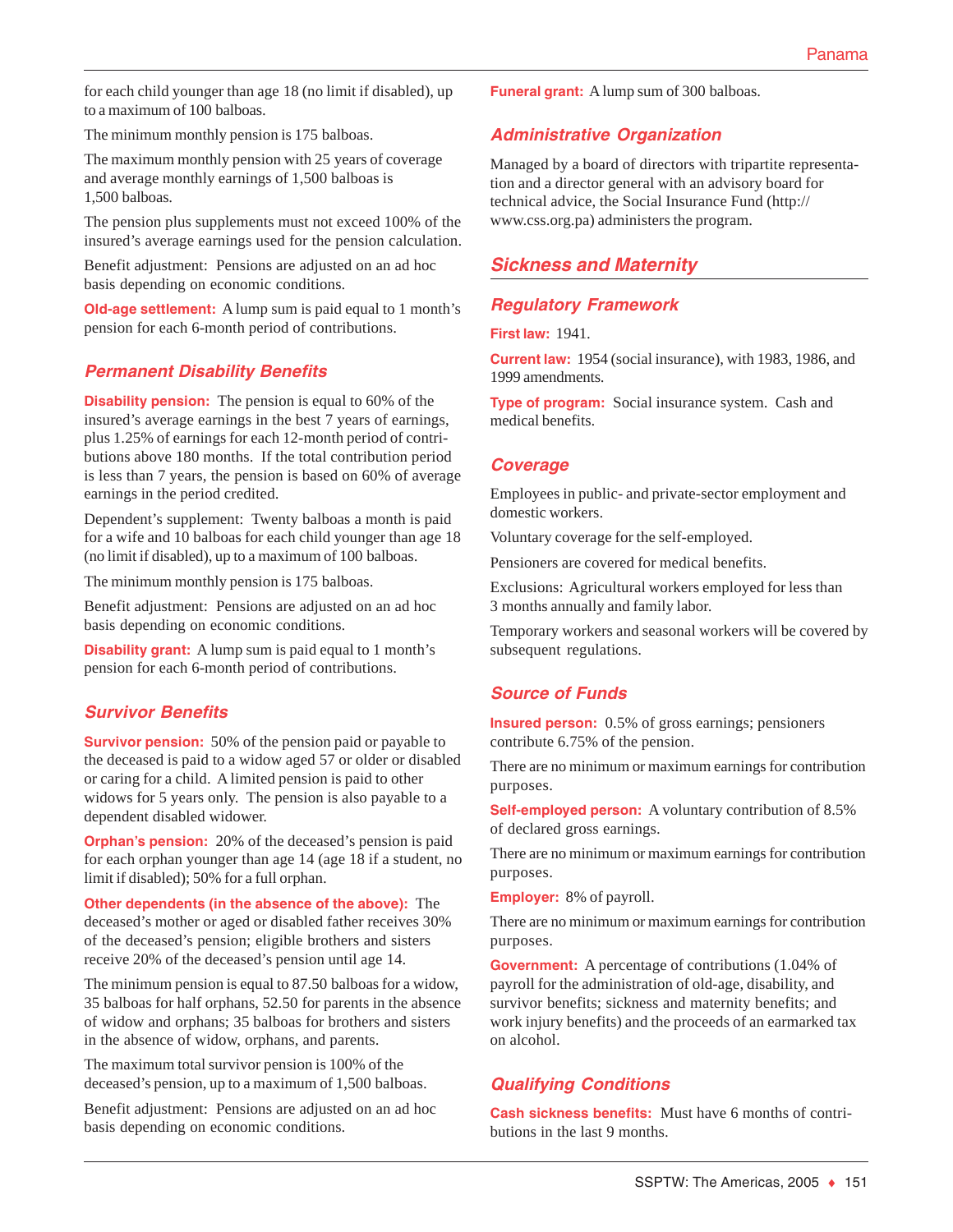**Cash maternity benefits:** Must have 4 months of contributions in the 8 months before the claim is made and be certified as pregnant.

**Medical benefits:** Currently insured or a pensioner; if the insured becomes unemployed, coverage continues for 3 months after the end of employment (24 months for insured persons with 180 months of contributions).

# **Sickness and Maternity Benefits**

**Sickness benefit:** The benefit is equal to 70% of the insured's average earnings in the previous 2 months. The benefit is payable after a 3-day waiting period for up to 52 weeks for any one incapacity; may be extended for up to 26 additional weeks for the same incapacity with a possible further extension of up to a year with the agreement of the Social Insurance Fund.

There are no minimum or maximum benefits.

**Maternity benefit:** The benefit is equal to 100% of the insured's average earnings in the last 9 months and is payable for up to 6 weeks before and 8 weeks after the expected date of childbirth.

There is no provision of paid parental leave.

# **Workers' Medical Benefits**

Benefits include general and specialist care, surgery, hospitalization, laboratory services, medicines, dental care, and maternity care.

Medical services are normally provided directly through the facilities of the Social Insurance Fund or are provided by the Ministry of Health, with the cost reimbursed. In special cases, including those in which the Fund or Ministry have no facilities, the cost of private care obtained in the country or abroad may be reimbursed in part or in full, with the authorization of the Fund.

There is no limit to duration if the medical service is necessary.

# **Dependents' Medical Benefits**

Benefits include general and specialist care, surgery, hospitalization, laboratory services, medicines, and dental care. Benefits are provided to the insured's wife and children younger than age 18 (age 25 if a student or disabled), a dependent mother, a disabled father, or parents older than age 60.

# **Administrative Organization**

Managed by a board of directors with tripartite representation and a director general with an advisory board for technical advice, the Social Insurance Fund (http:// www.css.org.pa) administers the program.

Social Insurance Fund operates its own hospitals and other medical facilities in larger cities.

Ministry of Health (http://www.minsa.gob.pa) is responsible for national health policy.

# **Work Injury**

#### **Regulatory Framework**

**First law:** 1916.

**Current law:** 1970 (occupational risks).

**Type of program:** Employer-liability system, involving compulsory insurance with a public carrier.

#### **Coverage**

Employees in public- and private-sector employment.

#### **Source of Funds**

**Insured person:** None.

**Self-employed person:** Not applicable.

**Employer:** Total cost met through the payment of insurance premiums. The cost of premiums varies with the assessed degree of risk. The average premium is 1.7% of payroll.

**Government:** None.

# **Qualifying Conditions**

**Work injury benefits:** There is no minimum qualifying period.

# **Temporary Disability Benefits**

No statutory benefits are provided.

# **Permanent Disability Benefits**

**Permanent disability pension:** If the insured is 100% disabled, the pension is equal to 60% of his or her earnings.

The minimum monthly pension is 175 balboas.

The maximum monthly pension is 1,000 balboas.

Partial disability: A percentage of the full pension is paid according to the assessed degree of disability. The pension may be increased if the assessed degree of disability is greater than 35%; may be paid as a lump sum if the assessed degree of disability is 35% or less.

The Medical Qualification Commission assesses the degree of disability.

The pension may be replaced by the old-age pension at age 62 (men) or age 57 (women) if the insured meets the qualifying conditions for the old-age pension.